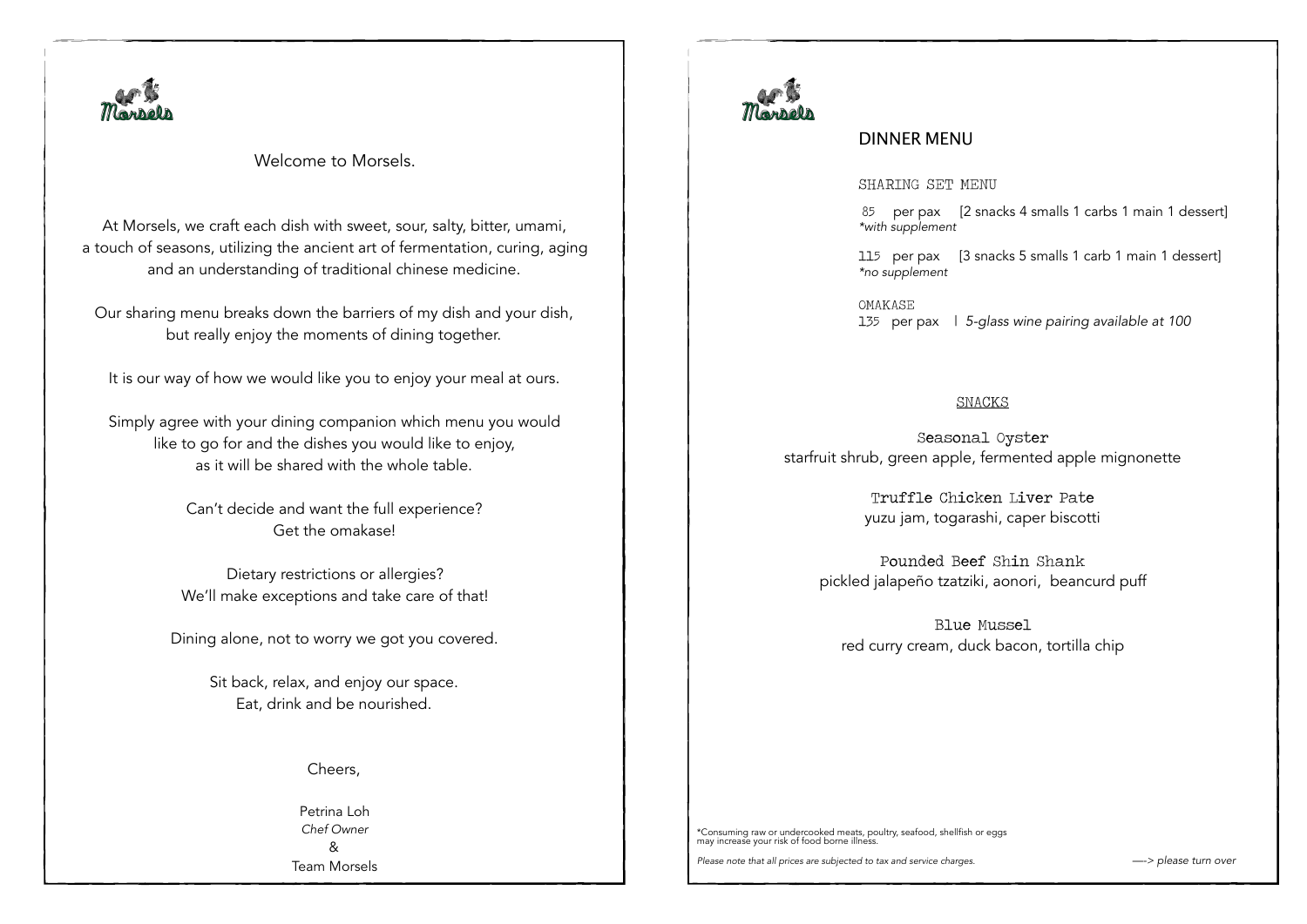

#### DINNER MENU

SHARING SET MENU 85 per pax [2 snacks 4 smalls 1 carbs 1 main 1 dessert] *\*with supplement*  115 per pax [3 snacks 5 smalls 1 carb 1 main 1 dessert] *\*no supplement* 

#### SMALL PLATES

Fjord Trout fermented hummus, sole fish furikake, pandan oil, ikura

Burrata golden beets, tomato sago cracker, plum salsa, umeboshi vinaigrette

Wild Sri-Lankan Chettinad Tiger Prawns ink pesto orzo, strawberry momo gazpacho, strawberry chinkiang, arugula

Baby Cuttlefish marinated pig skin, fermented leek, dijon anchovy dressing, honey pomelo

Coastal NZ Lamb vadouvan, lacto-ferm cauliflower, burnt coconut curd rice, forbidden rice puff

Heirloom Baby Carrot chocolate bbq sauce, samphire, millet porridge, puffed millet

Venus Clams fig chicken broth, cabbage kimchi, pickle wakame

Hokkaido Scallop green chorizo, lacto-ferm corn and baby scallop, chicken scratchings, walnut



#### DINNER MENU

SHARING SET MENU

85 per pax [2 snacks 4 smalls 1 carbs 1 main 1 dessert] *\*with supplement*  115 per pax [3 snacks 5 smalls 1 carb 1 main 1 dessert] *\*no supplement* 

CARBS

 House-poached Octopus squid ink risotto, salted egg sauce, tobiko

Aged Duck Breast rice cake, homemade chye poh, chinese chives

Firecracker Duroc Pulled Pork shell pasta, habanero pesto (spicy), sour cream

# MAINS

BVP Panch Phoran Quail chocolate spaetzle, roasted cabbage emulsion, salsa verde, yellow courgette

Batalle White Dong Po Pork Belly kurobuta pork cheek, salted veg Job's tears, lapsang souchong pork jus, baek kimchi

Sustainable Catch tri-colored quinoa, pickled green mango, mango curry sauce, crispy kailan+8

Toriyama Wagyu Chuck Roll yucca garlic mash, black garlic bagna cauda sauce, szechuan mushroom, fermented thai eggplant +20

Stockyard Black Angus Short Rib koji wasabi, sweet potato puree, ume beef jus +15

\*Consuming raw or undercooked meats, poultry, seafood, shellfish or eggs may increase your risk of food borne illness. Please note that all prices are subjected to tax and service charges. The magnetic example of the service of the service charges. The service of the service of the service service charges. The service of the service of the

\*Consuming raw or undercooked meats, poultry, seafood, shellfish or eggs may increase your risk of food borne illness. Please note that all prices rae subjected to tax and service charges. **Example 20** and **prices in the service of the service** of *a* and service charges. **Example 20** and **prices rate subjected** to tax and service charges.